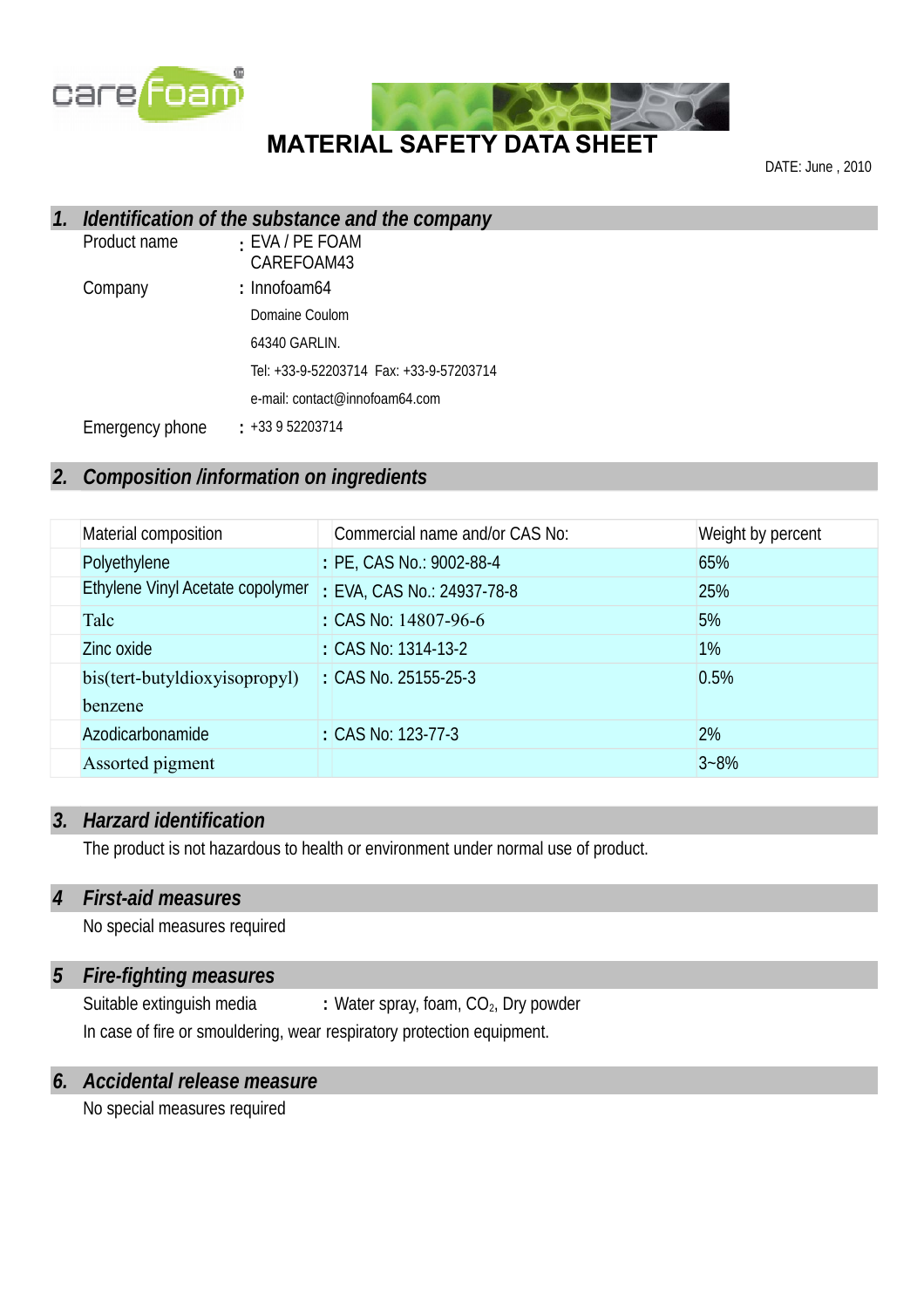



DATE: June , 2010

## *7. Handling and storage*

Store in a cool, dry place. Protection against fire. During thermal processing, efficient ventilation in the working area is required.

| 8. | <b>Exposure controls/personal protection</b> |                                                                                      |  |
|----|----------------------------------------------|--------------------------------------------------------------------------------------|--|
|    | Engineering control                          | : The use of local exhaust ventilation is recommended.                               |  |
|    | Personal protection equipment                |                                                                                      |  |
|    | Skin and body protection                     | : Gloves and protective clothing such as long sleeves or lab coat is<br>recommended. |  |
|    | Eye protection                               | : Safety glasses are recommended to prevent eye contact.                             |  |
|    | Respiratory protection                       | : Use NIOSH-approved respiratory if unable to control airbone dust, fumes.           |  |

## *9. Physical and chemical properties*

| Appearance           | : Sheets or roll form        |
|----------------------|------------------------------|
| Colors               | : Assorted color             |
| Odor                 | : Slight to negligible odor. |
| Melting temperature  | : Not applicable             |
| Boiling temperature  | : Not applicable             |
| Vapor pressure       | : Not applicable             |
| <b>Viscosity</b>     | : Not applicable             |
| Density              | $: 0.15$ g/cm <sup>3</sup>   |
| Solubility in water  | : Unsolube in water          |
| PH value             | : Not applicable             |
| Flash point          | : Not applicable             |
| Ignition temperature | Not applicable               |

## *10 Stability and reactivity*

*.*

| Stability               | : Stable in ambient circumstance                                          |
|-------------------------|---------------------------------------------------------------------------|
| Hazardous decomposition | : Fumes may occurred over 260°C. May include carbon dioxide, acetic acid, |
| products                | carbon monoxide, oxide of nitrogen.                                       |

## *11. Toxicological information*